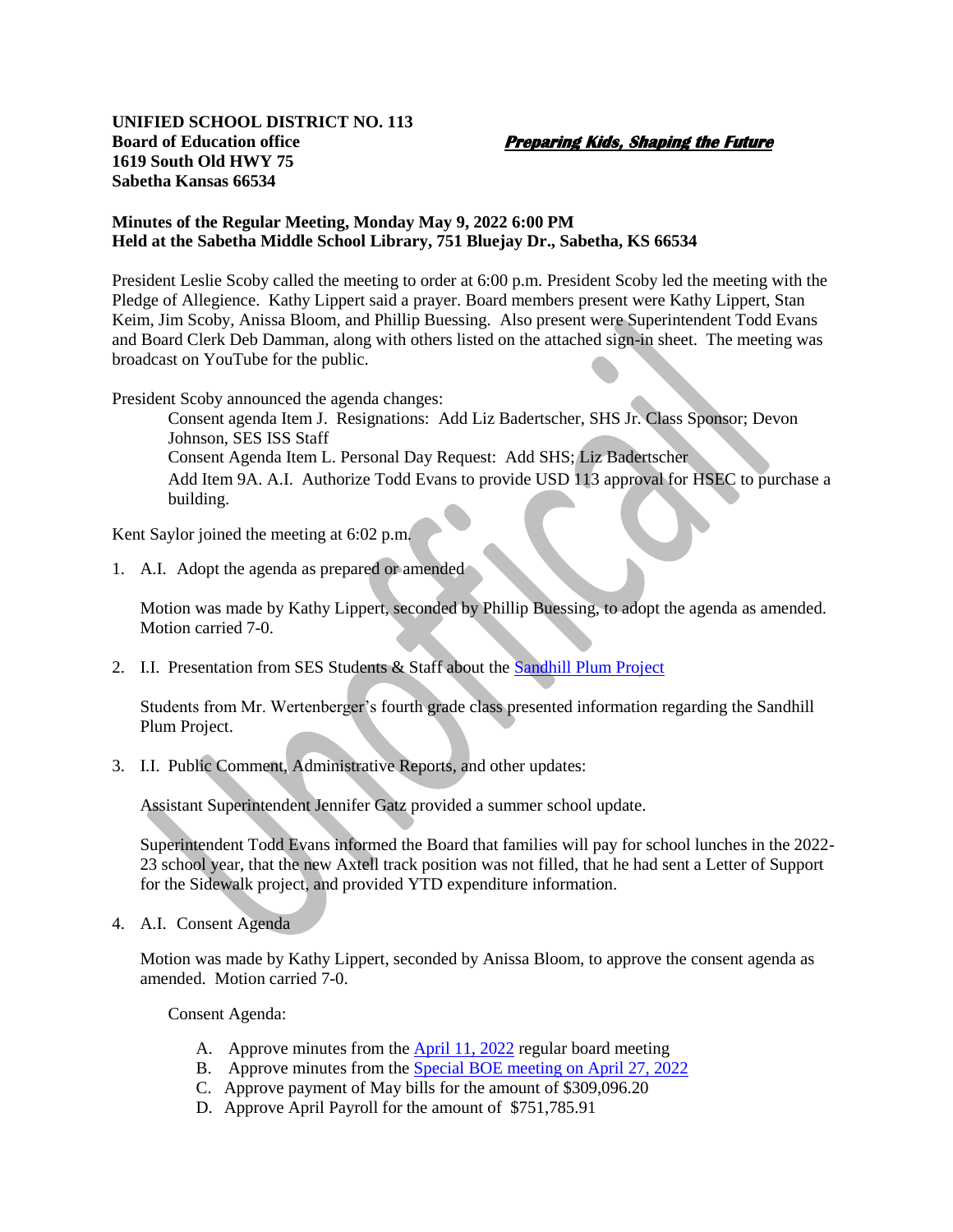- E. Approve payment of \$1885.33 from Capital Outlay to AHRS for remodel/renovation expenses
- F. Aprove payment of \$188,573.80 from the Lease Puchase for payment for new construction at SES
- G. Approve CDWG quote of \$22,500 for State of Kansas price on 45 laptops for Instructional Support Staff and para educators. (Emergency Connectivity Fund will pay \$400 per device.) District responsibility of this will be \$4,500.00
- H. Approve payment to Civium of \$12,056.62 from the Contingency Fund
- I. Approve KASB personnel to act as Hearing Officer
- J. Resignations: Jennette Woltje, ISS at Wetmore; Johanna Brockhoff, SHS SB; Phyllis Slipke, Business/Tech at Wetmore; Amy Mitchell SHS Accompanist; Ashley Griffith, AJH Asst. Track; Staci Clamcamp, WMS Track; all for the end of FY 21/22: Liz Badertscher, SHS Jr. Class Sponsor; Devon Johnson, SES ISS Staff;
- K. Contracts: Trevin Edelman for Asst. track coach at SMS for FY21/22; Braden Plumlee, Sabetha Band; Devon Johnson, SES Preschool; Kara Georg, SES 5<sup>th</sup> Grade; Jessica Bachamp, Wetmore ISS; Carson Seematter, Axtell ISS, all for FY 22/23, Summer Help: Lily McClellan, Axtell; Karis Larson, Wetmore; Kay Duncan, Meggan Ring, Kalvin Evans, Sabetha, summer 21/22.
- L. Personal Day Request: Keri Strathman, Wetmore; Chris Bauerle, SHS; Dana Michael, SMS; Megan Glick, SMS; Nathan Bauman, SHS; Liz Badertscher
- 5. I.I. Facility remodel project
	- 1. [Axtell Bid Invitation](file://///do-fs-01/do/Bd.%20Meetings/21-22/May/Axtell%20Bid%20Invitation%20%20%20(2).pdf) Mr. Evans announced dates of bid, and the expected completion date for the Axtell project
	- 2. Mr. Evans shared SES contruction pictures from the Procore website.
- 6. A.I. [Parents As Teachers for 2022-23](https://drive.google.com/file/d/1ZDsWAO6zC8CTvdgyL96K9WSOwujE0dCa/view?usp=sharing) [Unit Requests](file://///do-fs-01/do/Deb%20Damman/BOE%20Minutes/21-22/2022.05.09%20Meeting/PAT/113%20Keystone%20PAT%20Unit%20Request%2022%2023.pdf) 4.5 units planned

Mr. Evans provided information regarding Parents as Teachers, and requested approval for 2022-23 purchase.

Motion was made by Kathy Lippert, seconded by Stan Keim, to approve Parents as Teachers as proposed. Motion carried 6-1. Jim Scoby abstained.

7. A.I. Enter into executive session to discuss matters relating to actions adversely or favorably affecting a student(s) as allowed under KOMA.

At 6:38 p.m., motion was made by Kathy Lippert, seconded by Kent Saylor, to enter into executive session to discuss matters relating to actions adversely or favorably affecting a student(s) as allowed under KOMA for 5 minutes with Mr. Evans. Motion carried 7-0.

At 6:43 p.m., motion was made by Kathy Lippert, seconded by Kent Saylor, to return to regular session. Motion carried 7-0.

8. A.I. Enter into executive session to discuss personnel matters for non-elected personnel as allowed under KOMA.